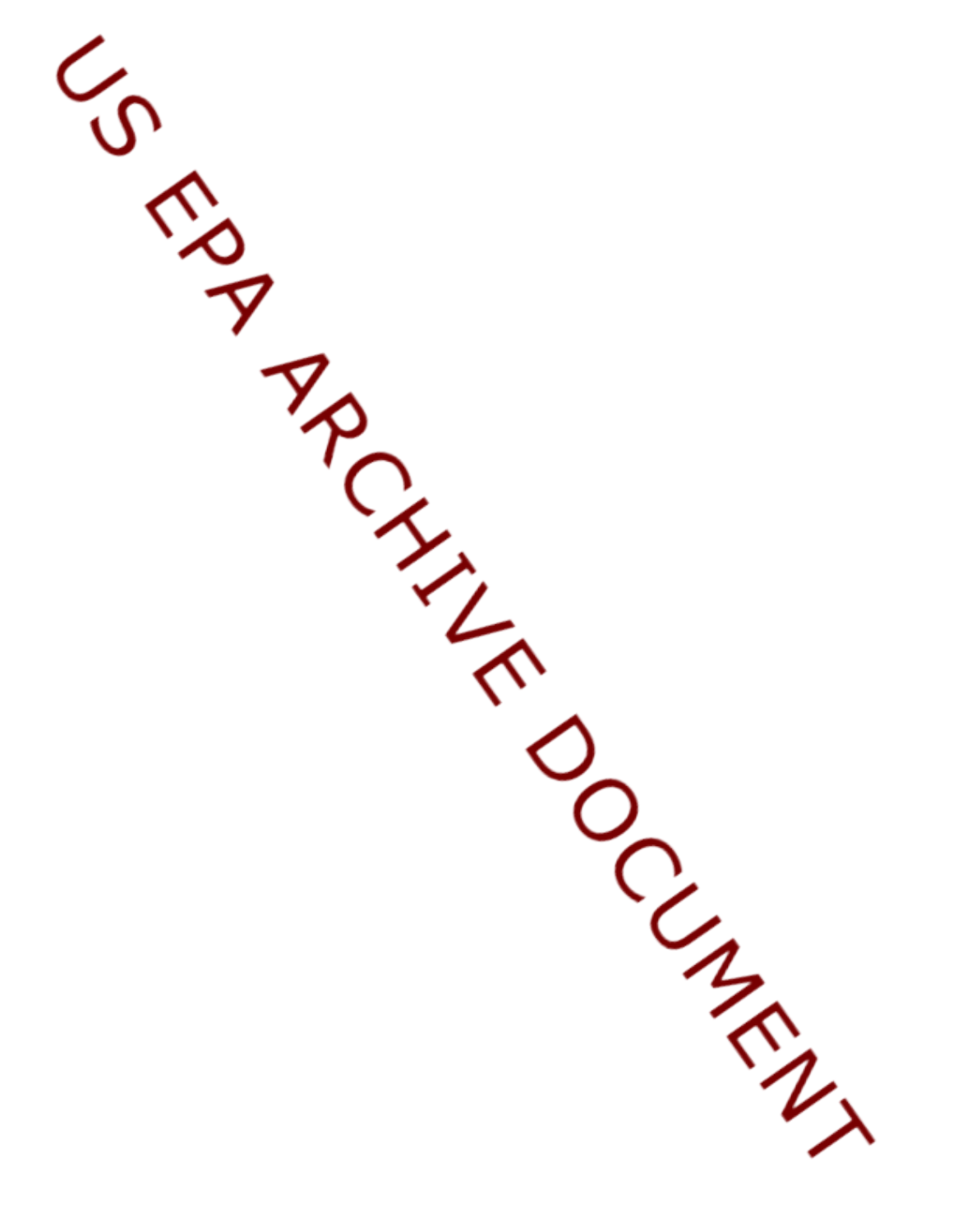

## **Fact Sheet Performance Verification of Ship Ballast Water Treatment Technologies and Exchange Screening Technologies January, 2007**

The EPA's Environmental Technology Verification Program (ETV) and the U.S. Coast Guard's National Ballast Water Management Program are participating in a joint effort to develop a performance verification protocol for new ballast water treatment technology for installation on board ships. ETV is also cooperating with Coast Guard in developing a protocol and will test technologies that screen whether ballast water exchange has taken place. Ballast water exchange is the current approach used by ships to reduce the introduction of marine organisms and is viewed by experts as an interim solution. Also, ships cannot perform ballast water exchange during rough sea conditions.

**Background:** The overwhelming majority of the world's trade goods are transported by modern shipping. An unintended consequence of this vital mode of commerce is the uptake and transport of marine organisms in ships' ballast water, and the deposition of these organisms during ballast water discharge into non-native, and ecologically sensitive coastal areas. Although many organisms don't survive the journey or the introduction into new environments, some species flourish in their new environments without natural predators. The more environmentally tolerant species become invasive and can alter the ecological balance. Invasive species can cause habitat damage, and may cause public health concerns and significant damage to water treatment infrastructure as evidenced by the Zebra and Quagga mussel infestations of the Great Lakes.

Recent advances in establishing both national and international ballast water exchange and discharge standards for ship ballast water to reduce the global proliferation of aquatic invasive species has encouraged private industry to develop treatment technologies and exchange screening technologies to address the proposed standards**.** Recognizing the need for these technologies to be independently evaluated and verified, and to accelerate commercialization and marketplace acceptance, the EPA and the U.S. Coast Guard are jointly developing a protocol for the performance verification of shipboard ballast water treatment technologies. EPA and Coast Guard are also jointly developing a protocol for testing ballast water exchange screening technologies and will soon test these technologies.

## **Project Descriptions**

**Ballast water treatment technology:** The treatment technology protocol is designed for use at a land-based testing facility, and will accommodate full-scale marine systems for either in-tank, flow-though, or combination treatment approaches. Water quality conditions for the tests will be adjusted to represent extreme, but not rare, natural conditions. In addition to ambient organism populations, surrogate organisms will be selected to represent bacteria, zooplankton, protists, and